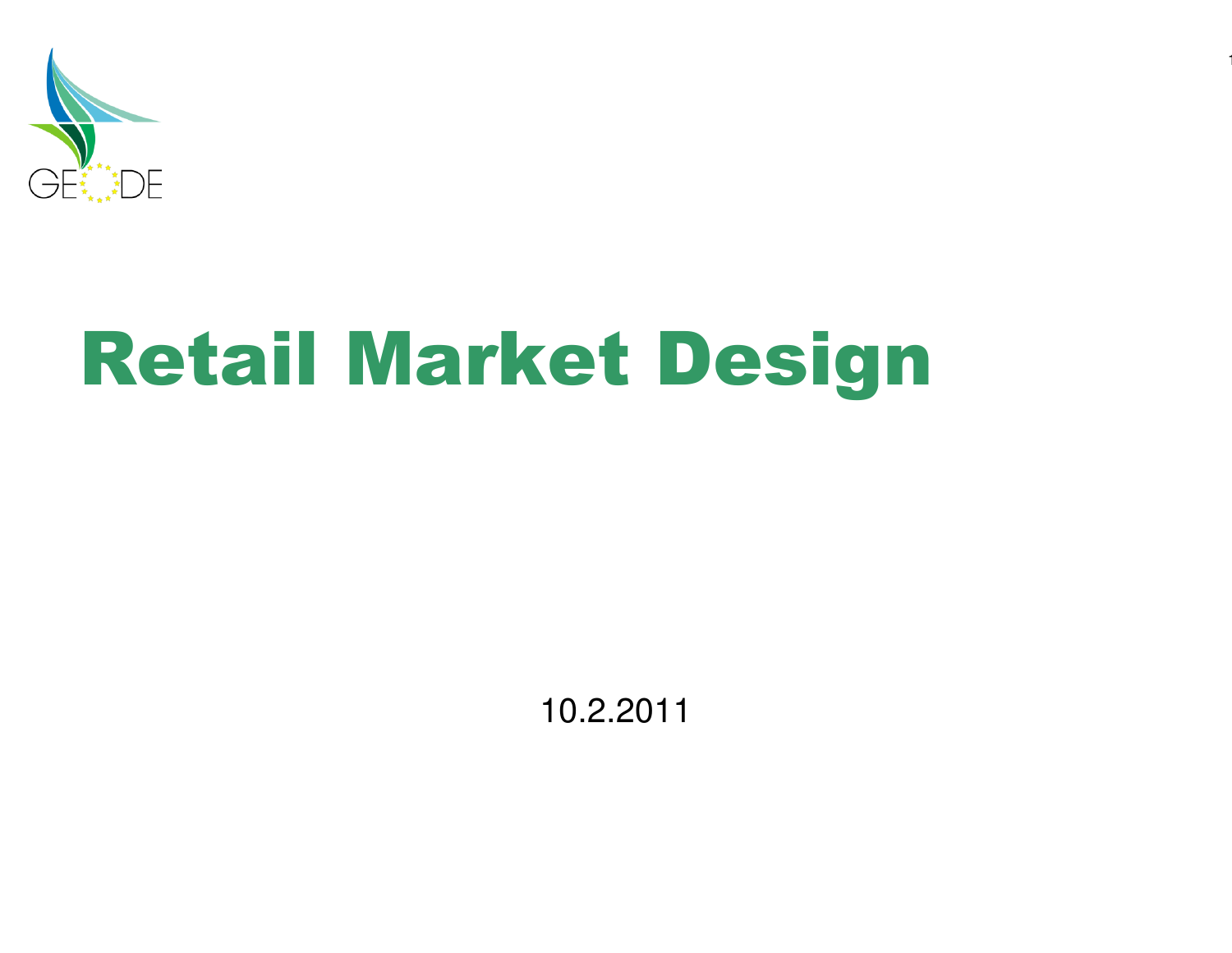

#### Retail Market Design

#### **Conditions:**

- 3<sup>rd</sup> EU Energy package contain some specifications for retail market (switching, ...)
- <sup>3</sup>rd EU Energy package must be implemented by national states by March 2011
- Some time is needed to be able to evaluate these new processes
- Functioning retail market needs a functioning wholesale market
- Roles and responsibilities must be defined
- Keep in mind the evolving smart world (smart grids, smart metering)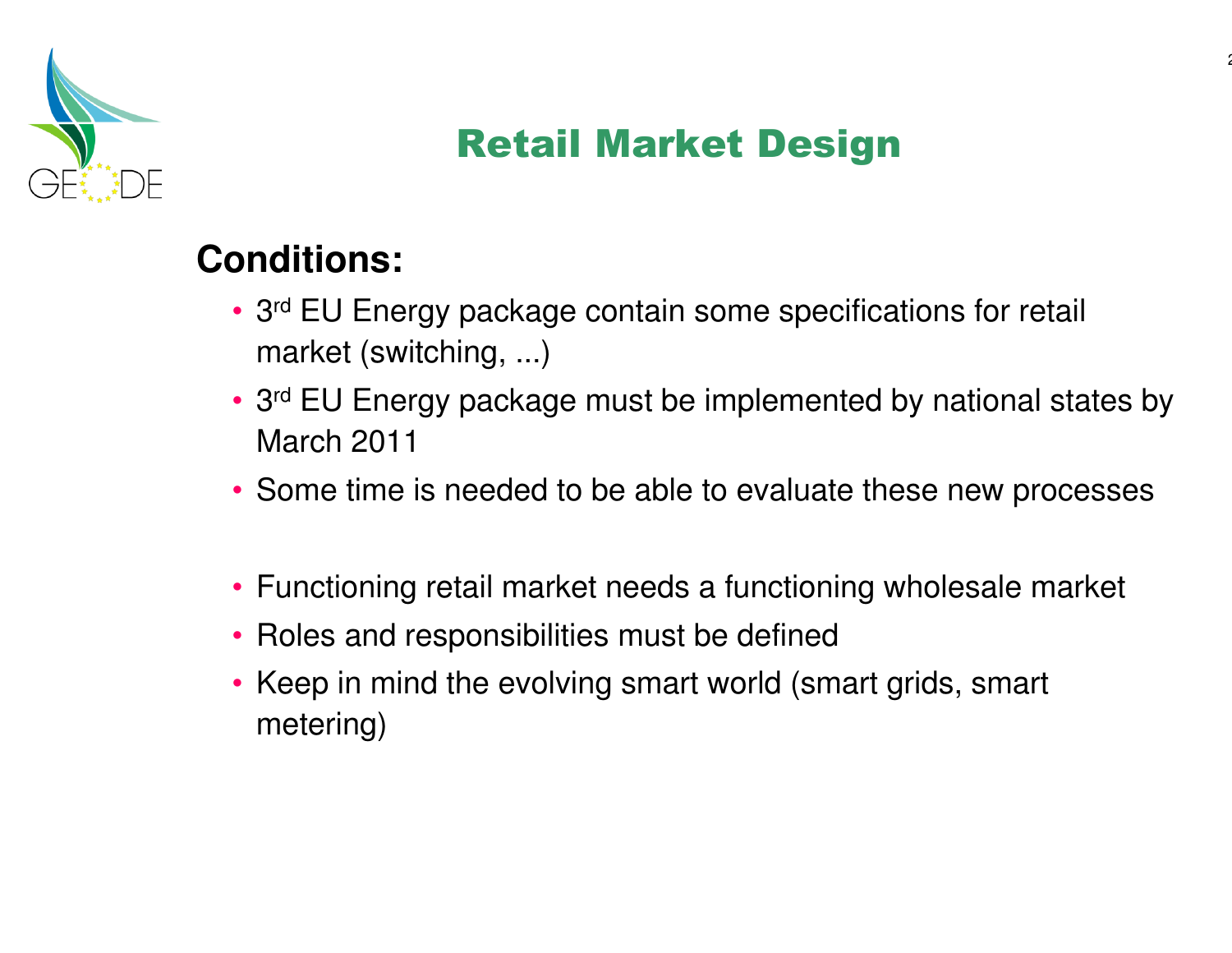

#### Switching

- EU Directive:
	- switching within 3 weeks
	- without costs for customer
	- customer must receive final bill 6 weeks after switching
- Implementation of these guidelines in national markets may lead to changed market rules – this shall be done with lowest costs (for all market participants)
- **Market participants need adequate time to operate switching process**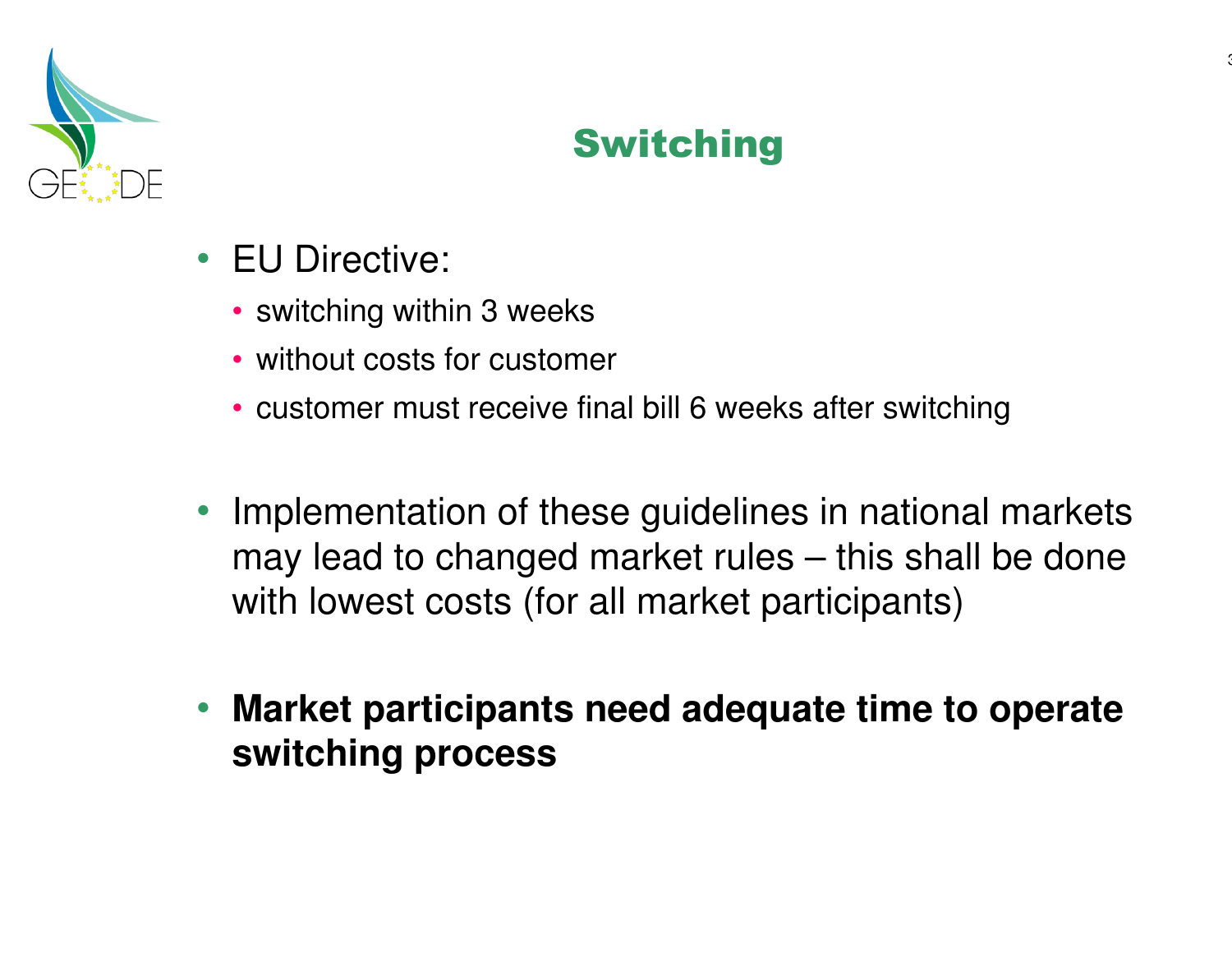

#### Switching

- switching process is much more than gathering an accurate metering value
- contractual arrangements like contract duration, cancelation period, etc. have to be taken into account
- Switching process must be transparent for all market participants
- **From our point of view it is of paramount importance that the switching process is as comfortable and simple as possible, free of charge and realized in high quality**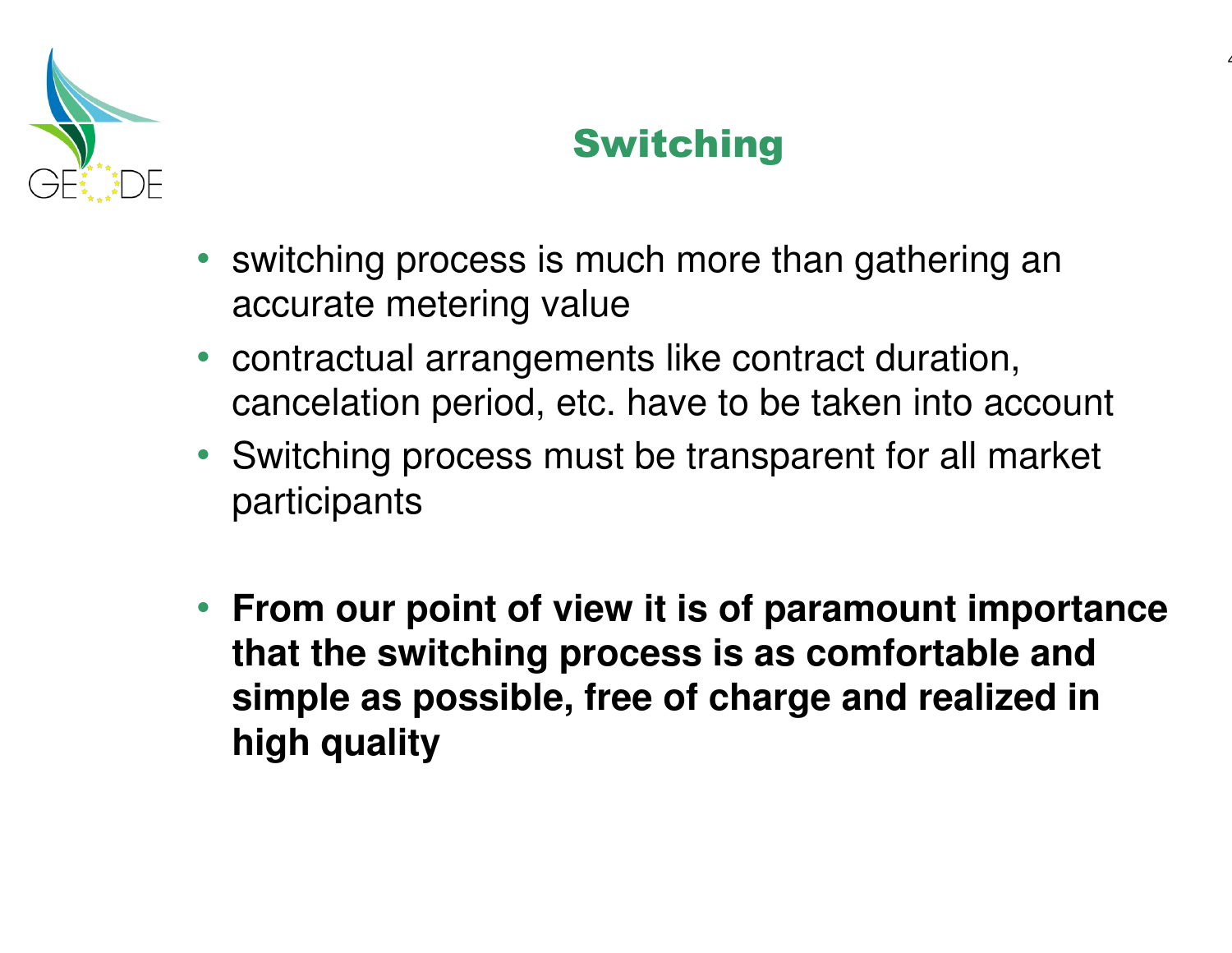

# **Billing**

- Customer friendly
- For the average customer
	- <u>Understandable</u>!!!
	- Relevant information only
	- Practical & well functioning
	- Transparent
- Electronic billing should be promoted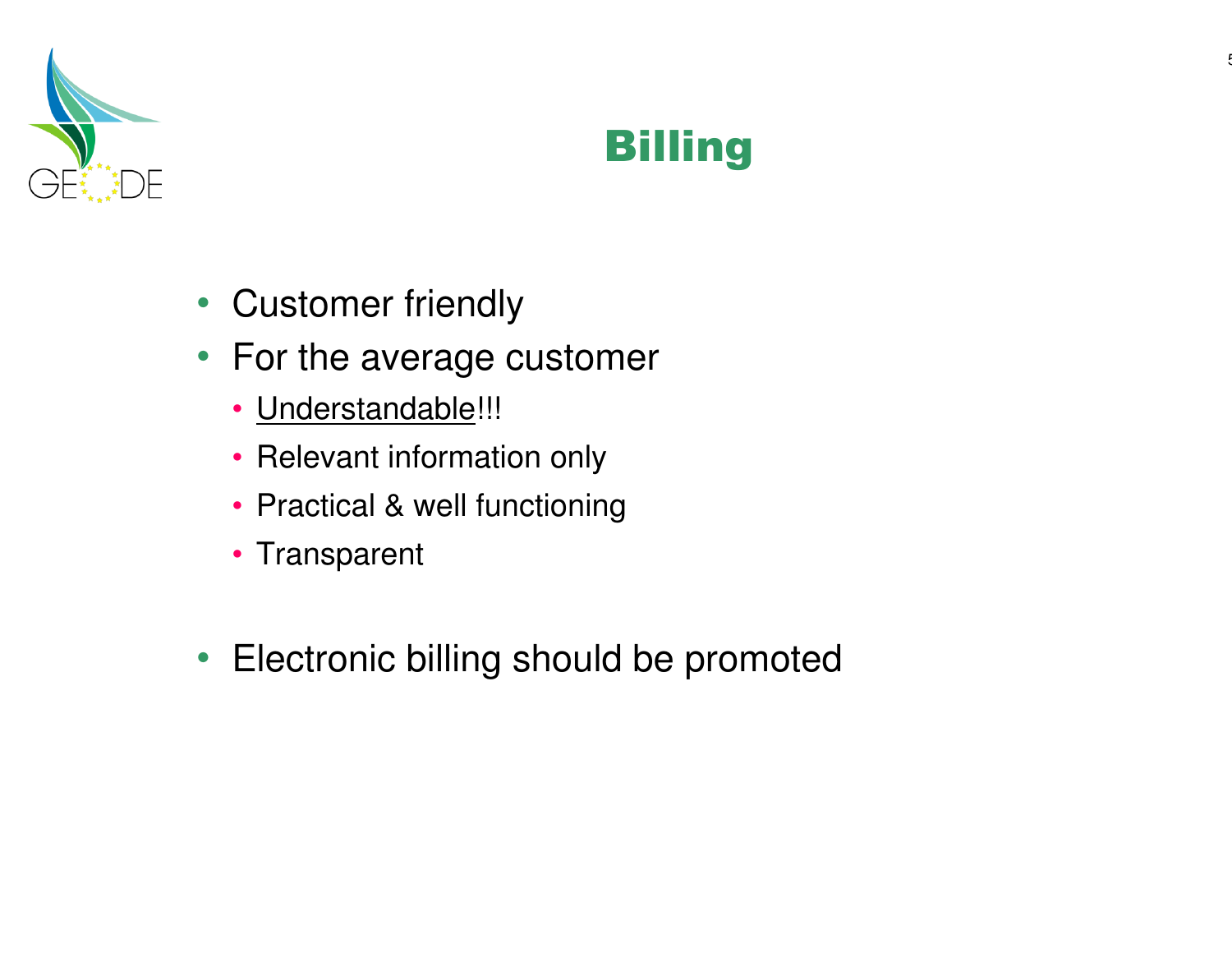

#### **Billing**

GEODE considers that the obligations on billing already introduced by Directive 2006/32/EC, on end-use efficiency and energy services area sufficient.

GEODE asks deep cost-benefit analysis to be done before imposing obligations on billing to distributors/supply, as for instance as regards the need to hourly meters.

GEODE finds the Commissions recommendations on billing, presented at the London Citizens Energy Forum in 2009, well balanced and sufficient guideline for the near future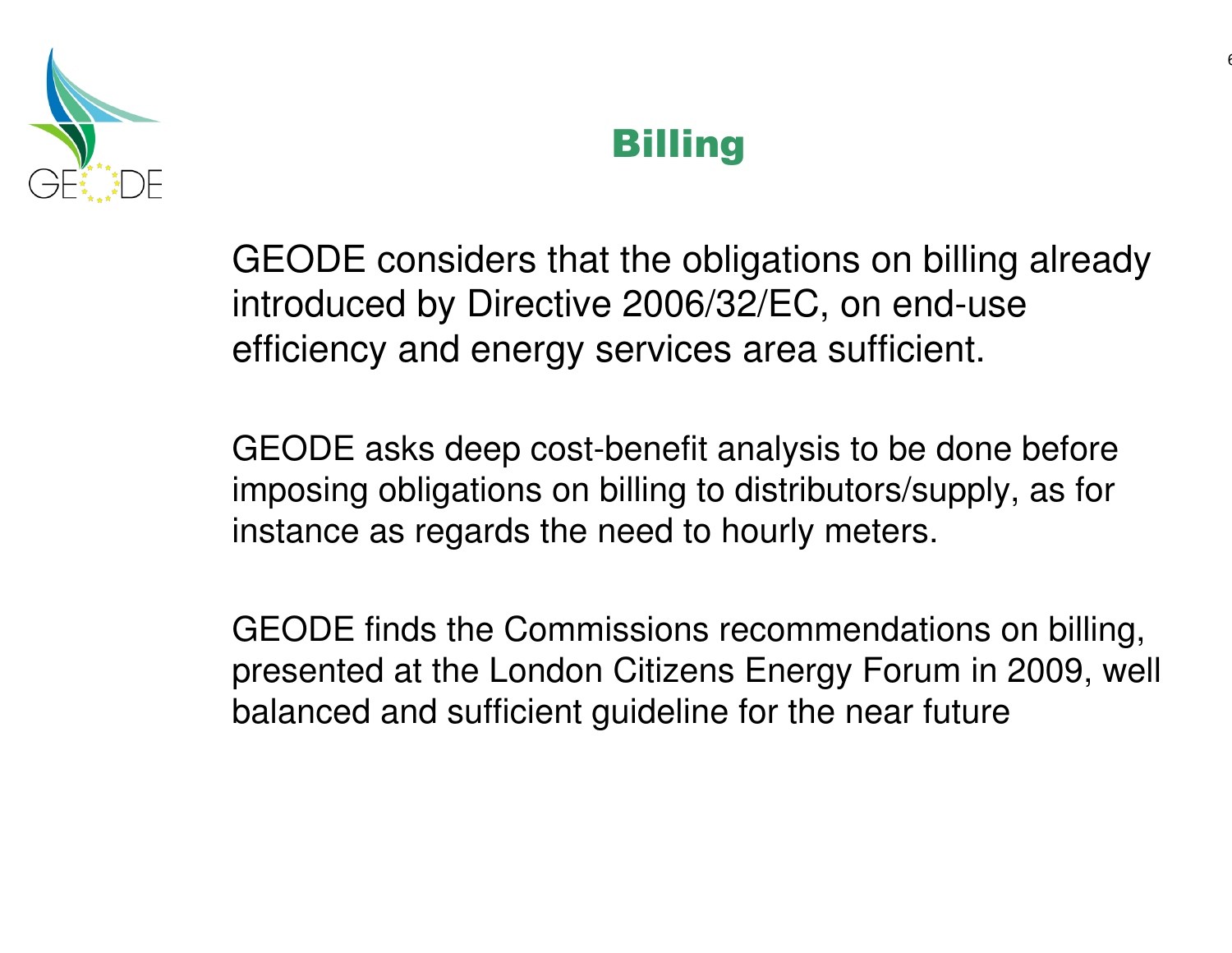

## Contractual Relationship

- different types of contractual relationship betweencustomer and supplier and DSO.
- contractual relationship between customer and supplier (e.g. Germany)
- contractual relationships between customer and supplier and customer and DSO (e.g. Austria, Denmark)
- Contractual relationships mainly based on legal basis of national laws.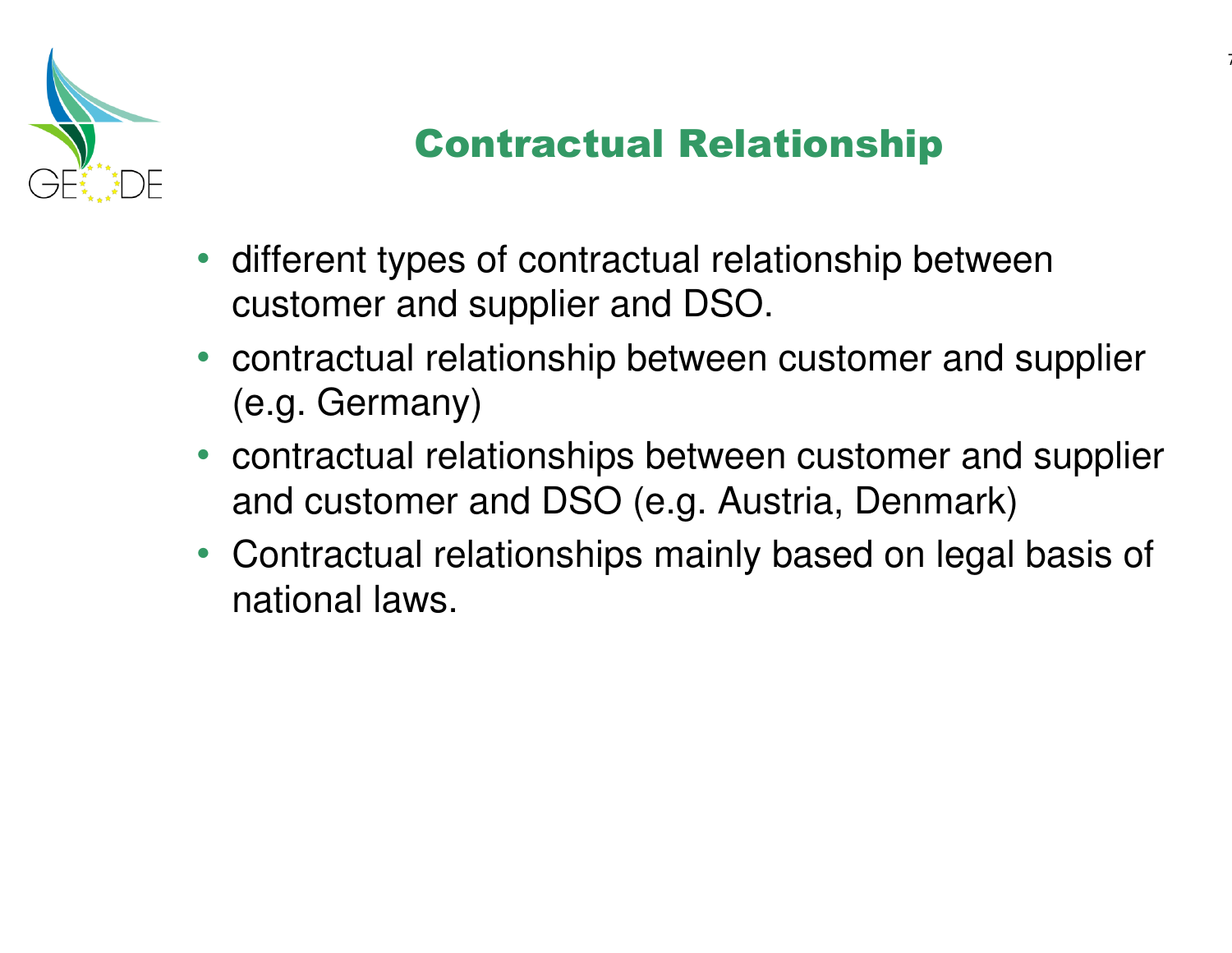

## Customer Interface

٤

- Different types of customer interface models:
	- single point of contact (mostly supplier oriented)
	- dual point of contact
- Each model has advantages and weaknesses that have to be analysed.
- A change of current customer interface models would occur cost for all market participants e.g. for changes in IT and business processes .
- It should be the responsibility of the Member States to choose the best model for their country.
- •**DSO as one natural and neutral contact with customer.**